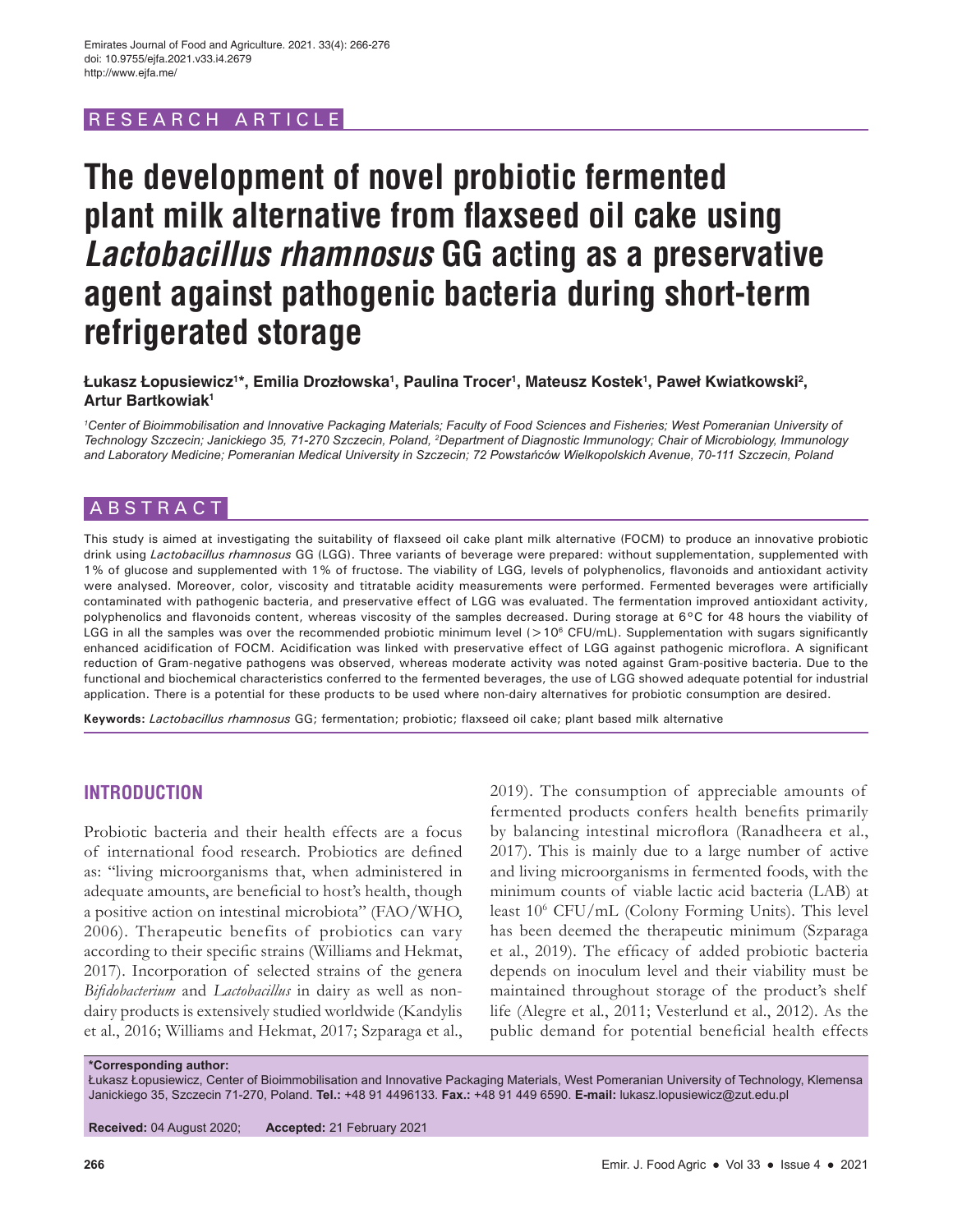of probiotic has increased, many products have been proposed as carrier foods for probiotics to improve the health and nutrition of consumers (Jia et al., 2016). Most probiotics are available in form of fermented dairy products (such as yogurt and kefir), as well as dietary supplements (Łopusiewicz et al., 2019; Łopusiewicz et al., 2020a). However, consumer's demand for dairy alternatives increased due to health (lactose intolerance, allergies, cholesterol) issues, and their awareness about the effects of their dietary choices on environment (Bernat et al., 2014; Kandylis et al., 2016; Łopusiewicz et al., 2019). Therefore, a need has arisen to offer consumers an alternative to fermented dairy products by exploring new non-dairy matrices as probiotics carriers (Kehinde et al., 2020; Nazhand et al., 2020). Plant-based products are perceived as healthy foods because they are rich in antioxidants, vitamins, dietary fiber, and minerals. Additionally, they do not contain any dairy ingredients such as allergens, lactose and cholesterol that might prevent their use by certain segments of the population (Łopusiewicz et al., 2019; Szparaga et al., 2019; Łopusiewicz et al., 2020a). Plant milk substitutes are water-soluble colloidal extracts, suspensions, or emulsions consisting of dissolved and disintegrated plant material that resemble animal milk in appearance, color and texture (Bernat et al., 2014; Atalar, 2019; Kehinde et al., 2020). Currently, consumers are interested in novel "milk" plant-based products, thus industries are forced to explore different raw materials, as well as apply novel processing technologies with the aim to develop new functional products (Łopusiewicz et al., 2019; Szparaga et al., 2019; Kehinde et al. 2020). Plant-based dairy analogues are one approach, and the development of such products has attracted rising interest. However, the majority of literature concerns the feasibility of producing fermented soybean milk, which is related to the fact, that manufacture of high quality plant-based beverages containing probiotics poses a serious challenge (Bernat et al., 2014; Szparaga et al., 2019).

A high survivability of the probiotic microorganisms in food products during their specified shelf life, and the potential antimicrobial action of the probiotics against contaminating pathogens during production process and shelf life are desirable (Sireswar et al., 2017; Minervini et al., 2020). With regard to plant-based beverages, stable product development is a challenge, as the use of chemical preservatives is usually avoided as it does not match with the "fresh" image. Moreover, chemical additives, commonly used in food products to inhibit microbial growth, improving quality and extending shelflife, are negatively perceived by consumers (Alegre et al., 2011; Castellano et al., 2017; Ricci et al., 2019). While the majority of consumers prefer consumption of minimally processed, low, or synthetic preservatives free food, even with the most recent technological advancements, issues related to food safety and security still remain to be completely resolved (Sireswar et al., 2019). In order to ensure food safety while trying to match consumer expectations, the research of natural preservatives as alternatives to chemicals represents an interesting avenue. In this context various natural additives such as essential oils, enzymes, peptides, organic acids, chitosan, bacteriocins, and bacteriophages have been considered (Kwiatkowski et al., 2019; Ricci et al., 2019). Control of pathogenic microflora in fermented products is important because these pathogens and/or their toxins, may have an adverse effect, causing food poisoning and diarrhea (Mpofu et al., 2016; Bartkiene et al., 2020; Minervini et al., 2020). Despite the presence of modern security safety systems, the number of cases of foodborne illnesses and poisoning that are caused also by antibiotic-resistant bacteria seems to be increasing worldwide (Sireswar et al., 2017; Kwiatkowski et al., 2019; Ricci et al., 2019). Under these circumstances, the application of food suitable LAB cultures as protective agents during fermentation, processing, and storage of food products offers an interesting strategy for biopreservation (Mpofu et al., 2016; Castellano et al., 2017; Sireswar et al., 2017;Ricci et al., 2019; Minervini et al., 2020). Among microorganisms, many LAB have the GRAS (Generally Recognized as Safe) status, and ability to produce antimicrobial compounds, such as organic acids (lactic, acetic, propionic, succinic, etc.), diacetyl, bacteriocins, hydrogen peroxide, as well other metabolites (Makras et al., 2006; Zhang et al., 2011; Castellano et al., 2017; Iglesias et al., 2018). LAB can also act as microbial barriers against undesirable microorganisms through competitive exclusion of pathogen binding in gastrointestinal tract and modulation of host's immune system (Servin, 2004; Fayol-Messaoudi et al., 2005; Sun et al., 2010). Moreover, LAB play an essential role in formation of unique flavor, aroma and texture characteristics of food products (Castellano et al., 2017; Łopusiewicz et al., 2019, 2020a). However, it is necessary to point out, that the efficacy of each LAB strain as probiotic and/or protective culture may differ, and needs standardization for different food systems (Sireswar et al., 2017, 2019).

Plant processing generates a large number of by-products rich in bioactive compounds and nutrients, that may be successfully fermented and metabolized (Łopusiewicz et al., 2019, 2020a; Ricci et al., 2019; Szparaga et al., 2019). It was reported that plant milks may be good matrices for maintenance high survivability of probiotics (Bernat et al., 2014; Szparaga et al., 2019; Kehinde et al., 2020). Flaxseed oil cake (FOC) is underestimated cheap by-product of flaxseed (*Linum usitatissimum* L.) oil pressing, and is a source of many bioactive substances such as proteins, fiber and lignans. In previous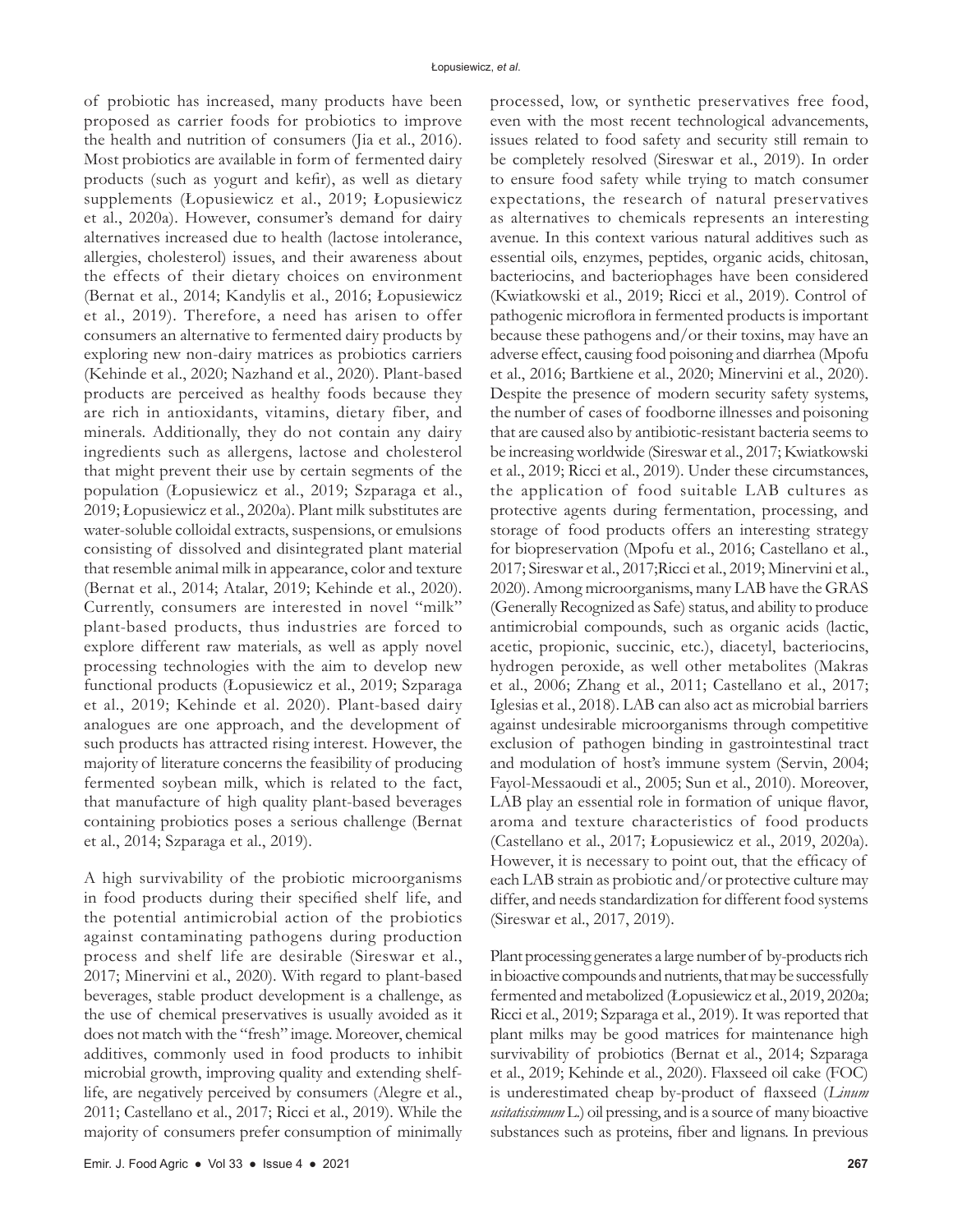works, it was proved, that FOC is a safe, suitable material to develop non-dairy kefir-like, yogurt-like and Camembertlike fermented products characterized by high bioactivity and microorganisms viability during refrigerated storage (Łopusiewicz et al., 2019, 2020a, 2020b).

No studies have been published on the use of flaxseed oil cake to produce milk-like extract used in the development of probiotic LGG-fermented drink. Also, despite wellcharacterized probiotic properties of LGG, there are limited scientific reports regarding its use in plant milks fermentation processes. Moreover, a little information is available on the survival and growth of pathogens in nondairy products containing probiotics. Thus, the aim of the presented study was to produce LGG-fermented plant milk alternative based on flaxseed oil cake, with/and without addition of sugars (glucose and fructose), and evaluation of microbiological and physicochemical properties during short-term refrigerated storage.

# **MATERIALS AND METHODS**

## **Materials and chemicals**

Flaxseed oil cake (FOC) obtained via cold press technique was kindly donated by ACS Sp. z o.o. (Bydgoszcz, Poland). The proximate composition of FOC was as follows: solids content 80.50%, protein content 41.97%, carbohydrates content 27.99%, fiber content 6.29%, fat content 6.11%, ash content 4.50%. *Lactobacillus rhamnosus* GG (ATCC53103), *Enterococcus faecalis* ATCC29212, *Escherichia coli* ATCC25922, *Pseudomonas aeruginosa* ATCC9027, *Salmonella enterica* subsp. *enterica* serovar Typhimurium ATCC14028, *Staphylococcus aureus* ATCC 43300 (MRSA – Methicillin-resistant *Staphylococcus aureus*) were purchased from ATCC (Manassas, Virginia, USA). Buffered peptone water, MRS agar and broth, XLD agar, Slanetz and Bartley agar, McConkey agar, Pseudomonas agar base with CN supplement, Mannitol Salt agar were obtained from Merck (Darmstadt, Germany). Phenolphthalein, 2,2-diphenyl-1-picrylhydrazyl (DPPH), 2,2'-azino-bis (3-ethylbenzothiazoline-6-sulfonic acid) (ABTS), Folin-Ciocalteu's reagent, sodium carbonate, gallic acid, sodium nitrite, aluminium chloride, quercetin, and potassium persulphate were purchased from Sigma Aldrich (Darmstadt, Germany). Sodium chloride, sodium peroxide, ethanol, methanol, glucose, and fructose were supplied from Chempur (Piekary Śląskie, Poland). All reagents were of analytical grade.

## **Preparation and fermentation of flaxseed oil cake milk (FOCM)**

The preparation of FOCM was carried out as described elsewhere (Łopusiewicz et al., 2020a). Initially, the FOC was mixed with distilled water in a ratio 1:10 (*w*/*w*). Subsequently, the mixture was heated at 90°C for 1 h with constant stirring (250 rpm), afterwards cooled down to 20°C. The extract was centrifuged (4000 rpm) for 30 min at 20°C (MPW-352R, MED Instruments, Warsaw, Poland), then the supernatant was filtered (Whatman No 1 filter paper, GE Healthcare, Buckinghamshire, UK) under vacuum to obtain a clear, milky fluid (FOCM – Flaxseed Oil Cake Milk). FOCM was homogenized for 5 min with homogenizer (SilentCrusherM, Heidolph, Germany) at 12000 rpm. After preparation, FOCM was dispensed into 4 containers (1000 mL volume, each containing 700 mL of FOCM), pasteurized by heating for 30 min at 60°C, then cooled down in refrigerator (6°C) one day before fermentation. *L. rhamnosus* GG was grown overnight in MRS broth at 37°C for 24 h in anaerobic conditions, obtained by using BD GasPak™ EZ sachets (Becton, Dickinson and Company, Sparks, Maryland, USA) in Parafilm (Bemis, Neenah, Wisconsin, USA) sealed glass jars. After incubation, fermentation broth was divided into three batches in sterile Falcon tubes (50 mL). Cells were harvested by centrifugation (2000 rpm for 5 min), washed with sterile physiological saline (0.9% NaCl) and centrifuged again. Afterwards, the bacterial biomass was resuspended in 10 mL of sterile physiological saline in each particular tube, to obtain approximately 2.0×106 CFU/ mL (served as an inoculum). Three variants of fermented FOCM were prepared, and labelled as: FOCM-LGG (FOCM with addition of LGG); FOCM-LGG-1%G (FOCM + LGG + 1% of glucose) and FOCM-LGG-1%F  $(FOCM + LGG + 1\%$  of fructose). After inoculation all variants were incubated in anaerobic conditions at 42°C for 24 h. The non-fermented reference sample FOCM-C (control FOCM devoid of any additive) was treated the same way*.*

## **Artificial contamination of FOCM samples after fermentation**

After fermentation, the samples were artificially contaminated with pathogenic bacteria. Particular cultures from overnight grown solid plates (aerobic conditions, 37°C) were diluted in sterile physiological saline to obtain bacterial cells concentrations of 4 on the McFarland scale. Then, 1 mL of particular pathogen suspensions were aseptically added to fermented samples, vigorously shaken and incubated at 6°C for 48 h. Non-fermented samples were also inoculated with particular pathogenic bacteria for comparison of their survivability.

#### **Microbial analyses**

To enumerate the bacterial counts, the samples (1 mL) were collected and diluted with 9 mL of sterile buffered peptone water. Subsequently, ten-fold serial dilutions were prepared (Łopusiewicz et al., 2019). LGG counts were determined on MRS agar after incubation at 37°C under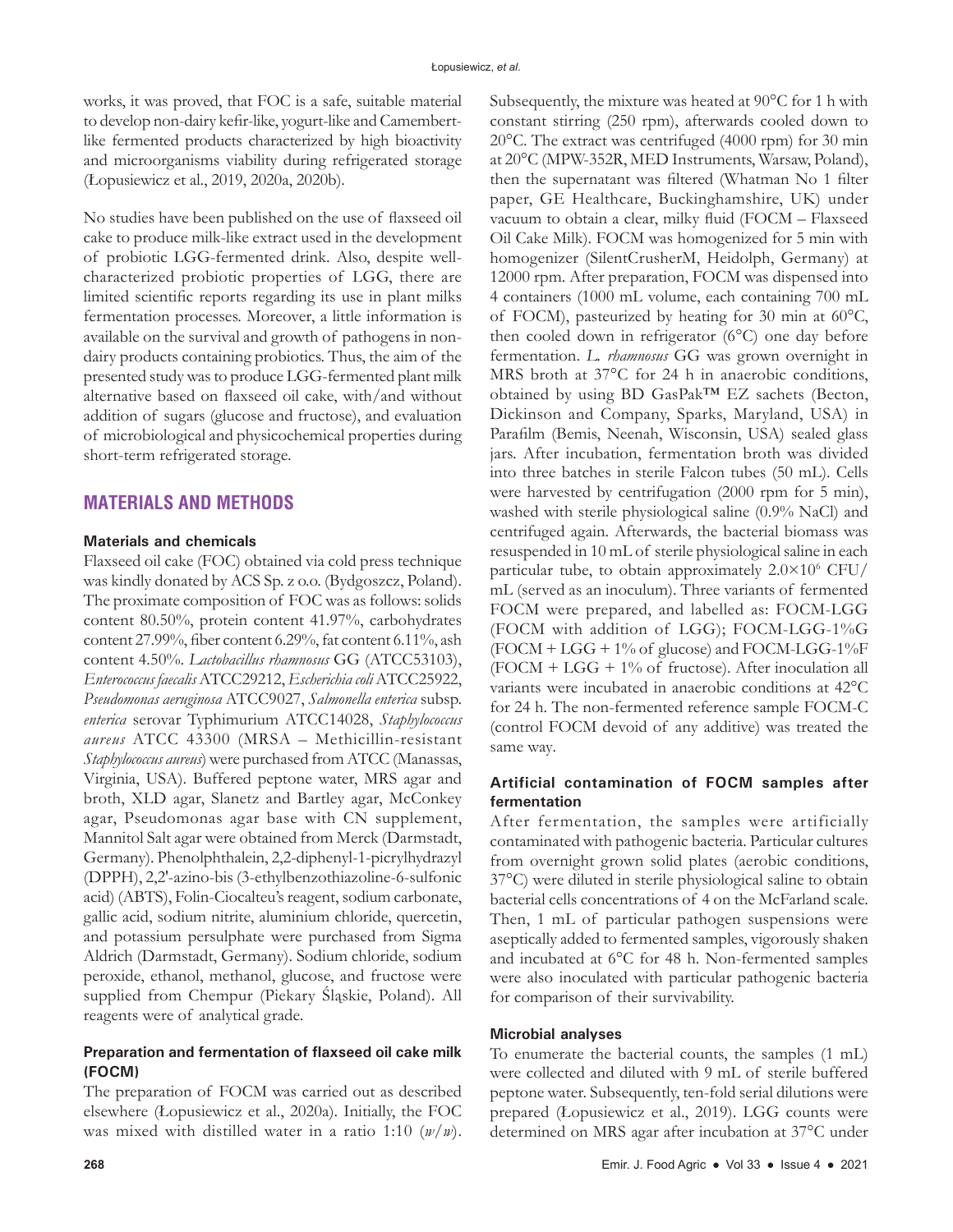anaerobic conditions for 72 h (collected after fermentation, 5 h, 24 h and 48 h of cold storage). Pathogenic bacteria counts were determined after 5 h, 24 h and 48 h of cold storage (incubation at 37°C under aerobic conditions for 24 h): *E. coli* on McConkey agar, *E. faecalis* on Slanetz and Bartley agar, *P. aeruginosa* on Pseudomonas agar base agar with CN supplement, *S. enterica* on XLD agar and *S. aureus* on Mannitol Salt agar. The enumeration of microorganisms was performed in triplicate and the viable cell counts were expressed as CFU/mL of the samples.

## **Determination of total solids content (TSC), pH and titratable acidity (TA)**

Total solids content (TSC) was analysed using the drying method (105°C for 24 h) (Horwitz, 2000). The pH of non-fermented and fermented samples was measured directly at 25°C using a pH-meter (CP-411, Elmetron, Zabrze, Poland). The TA determination in samples after fermentation and during cold storage (expressed as g of lactic acid per 100 mL of the sample), consisted of mixing 10 mL of sample with 10 mL of distilled water and titration with 0.01 M NaOH solution, using phenolphthalein (0.1%, *w*/*v* in 95% ethanol) as an indicator. All tests were carried out in triplicate.

#### **Color and viscosity analysis**

Color of the samples was measured with Konica Minolta CR - 5 colorimeter (Konica Minolta, Osaka, Japan). The values measured were  $L^*$  (white 100 and black 0),  $a^*$  values (redness positive and greenness negative), and b\* values (yellowness positive and blueness negative). The viscosity measurements were performed using a rheometer (AR G2, TA Instruments Ltd., New Castle, DE, USA). The samples were analysed at 20°C using a stainless steel cone plate having a diameter of 62 mm. Steady-state flow measurements were carried out at a shear rate 50 s−1 and the viscosity values were obtained from the TA Rheology Advantage Data Analysis equipment software V 5.4.7. Analyses were carried out at three independent times and presented as average values with  $\pm$  standard deviation.

#### **Preparation of FOCM supernatants**

The samples were transferred into 1.5-mL Eppendorf tubes and centrifuged at 14,000 rpm/min for 10 min at 20°C (Centrifuge 5418 Eppendorf, Warsaw, Poland) to obtain clear fluids for analyses. The supernatants of the particular type of sample were mixed and filtered through 0.22-µm nylon membrane filters (Merck, Darmstadt, Germany). The obtained clear fluids were used for further analyses.

#### **Analysis of total polyphenolics content (TPC)**

The total polyphenolics content was determined by Folin-Ciocalteu method as described elsewhere with a slight modification (Tong et al., 2019). The supernatants (100  $\mu$ L) were mixed with 6 mL of distilled water and 0.5 mL of Folin-Ciocalteu's reagent. After 3 min, 1.5 mL of saturated  $\mathrm{Na}_2\mathrm{CO}_3$  solution was added and the mixture was incubated for 30 min in darkness at 40°C. The absorbance was measured at 765 nm (UV-Vis Thermo Scientific Evolution 220 spectrophotometer). The concentration of TPC was calculated as mg of gallic acid equivalents (GAE) per mL of sample (mg GAE/mL). All tests were carried out in triplicate.

# **Determination of total flavonoids content (TFC)**

The total flavonoids content (TFC) of each sample was estimated as described by Tong et al. (2019) with own modification. 250 µL of supernatant was mixed with 1 mL of distilled water and  $75 \mu L$  of  $5\%$  NaNO<sub>2</sub> solution. After 5 min, 75  $\mu$ L of 10% AlCl<sub>3</sub> solution was added, and the mixture was allowed to stand for 6 min before the addition of 250 µL of 1 M NaOH. The total volume mixture was made up to 3 mL with distilled water, and then the absorbance was measured at 510 nm. Quercetin was used for a calibration curve, and the results were expressed as mg of quercetin equivalents (QE) per mL of the sample (mg QE/mL). All tests were carried out in triplicate.

# **Analysis of DPPH/ABTS radicals scavenging activity**

DPPH, ABTS<sup>+</sup> radicals scavenging activities were determined according to the procedures as described elsewhere (Łopusiewicz et al., 2019). In brief, the DPPH radical scavenging activity was determined by mixing 1 mL of the supernatants with 1 mL of 0.01 mM DPPH methanolic solution. The absorbance was measured at 517 nm. Three mL of ABTS·+ solution were mixed with 50  $\mu$ L of the supernatants and the absorbance was measured at 734 nm.

#### **Statistical analysis**

All data were expressed as mean  $\pm$  standard deviation (SD). Statistical significance was determined using an analysis of variance (one-way ANOVA) followed by Fisher's LSD post-hoc testing with a significance threshold of  $p \leq 0.05$ . All analyses were performed with Statistica version 10 (StatSoft Polska, Kraków, Poland).

# **RESULTS AND DISCUSSION**

## **The changes of total solids content, pH and titratable acidity as a result of FOCM fermentation with LGG**

Average values of total solids content (TSC), pH, Titratable Acidity (TA) and Viscosity are summarized in Table 1. It was noticed that the physicochemical properties of FOCM were modified by the fermentation process. After fermentation, the highest TSC was observed in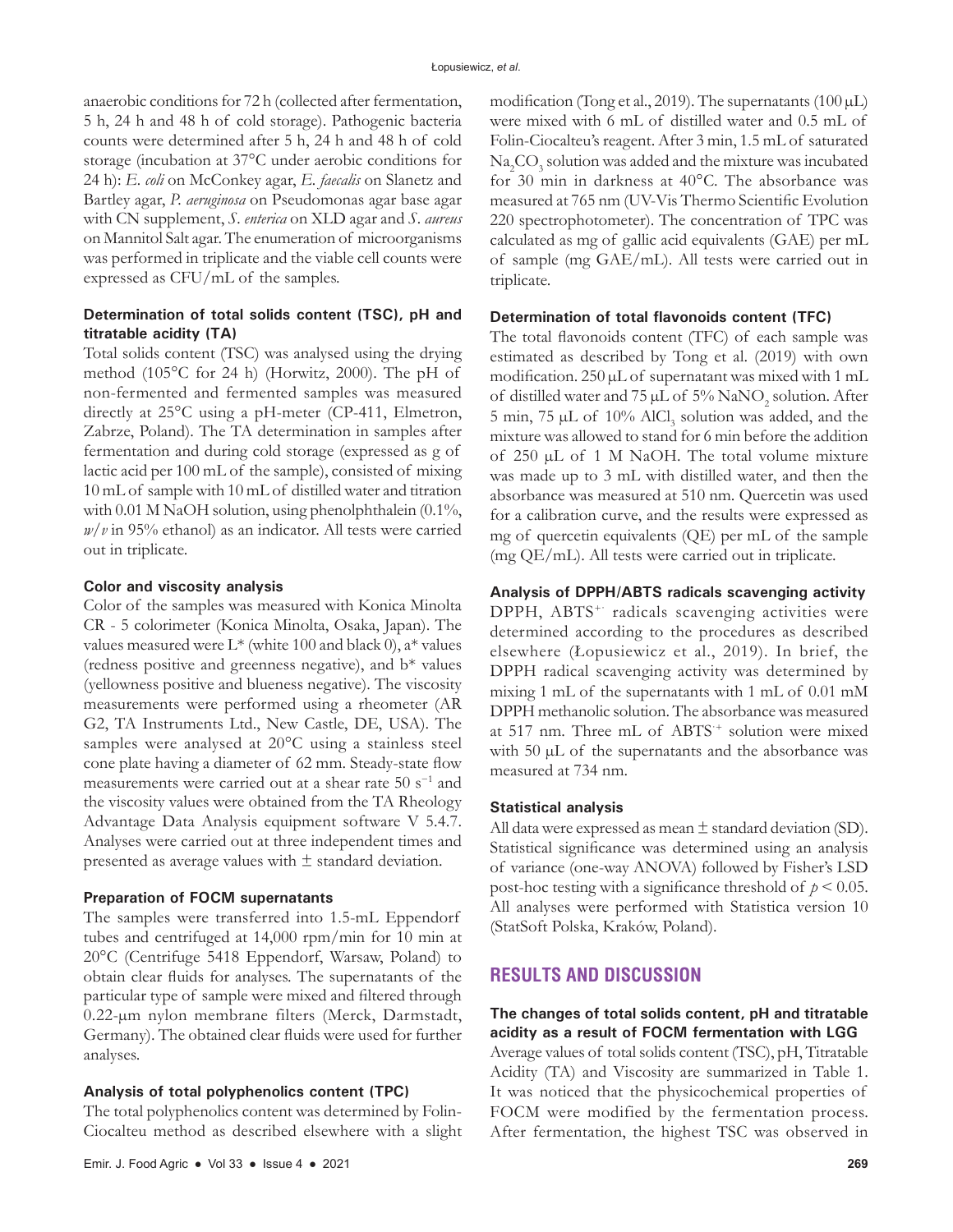| Table 1: Total solids content (TSC), viscosity, pH and |
|--------------------------------------------------------|
| titratable acidity (TA) of fermented beverages and     |
| unfermented (control) sample                           |

|                          | Sample TSC (%) | <b>Viscosity</b><br>$(MPa-s)$                                                                                   | pH | TA (q lactic<br>acid/100 mL) |
|--------------------------|----------------|-----------------------------------------------------------------------------------------------------------------|----|------------------------------|
| <b>FOCM</b>              |                | $2.91 \pm 0.46^{\circ}$ 27.20 $\pm$ 0.28° 5.97 $\pm$ 0.00 <sup>d</sup> 0.17 $\pm$ 0.00 <sup>a</sup>             |    |                              |
| FOCM-<br><b>LGG</b>      |                | $2.08 \pm 0.50^{\circ}$ 17.40 $\pm 0.14^{\circ}$ 4.36 $\pm 0.01^{\circ}$ 0.46 $\pm 0.00^{\circ}$                |    |                              |
| FOCM-<br>LGG-<br>$1\%$ G |                | $3.01 \pm 0.85^{\circ}$ 13.05 $\pm$ 0.92 <sup>a</sup> 3.53 $\pm$ 0.01 <sup>a</sup> 1.47 $\pm$ 0.01 <sup>d</sup> |    |                              |
| FOCM-<br>LGG-<br>$1\%F$  |                | $2.71 \pm 0.37^{\circ}$ 13.15 $\pm$ 0.78 <sup>a</sup> 3.55 $\pm$ 0.00 <sup>b</sup> 1.35 $\pm$ 0.01 <sup>c</sup> |    |                              |

Values are means ± standard deviation of triplicate determinations. Means with different lowercase in the same column are significantly different at  $p < 0.05$ .

sample FOCM-LGG-1%G (3.01  $\pm$  0.85%), whereas the lowest value was noted for sample FOCM-LGG (2.08 ± 0.50%). Those values are lower than reported for FOCkefir beverage (Łopusiewicz et al., 2019), and lower than TSC content in semi-fat cow milk (Atalar, 2019). During fermentation, an increase of FOCM acidity, as a result of metabolic activity of LGG was observed. The TA values of all samples significantly increased after fermentation  $(p < 0.05)$ , whereas pH values significantly decreased ( $p \leq 0.05$ ). The fermentation significantly reduced pH to the range of  $3.53 \pm 0.01$  (FOCM-LGG-1%G) – 4.36 ± 0.01 (FOCM-LGG) in comparison to non-fermented sample ( $p < 0.05$ ). Final pH values caused by metabolic activity of LGG reported by Valík et al., were 4.00 and 6.50, in MRS broth and animal (cow) milk, respectively (Valík et al., 2008). The highest TA (1.47  $\pm$  0.01 g of lactic acid per 100 mL of product), and the lowest pH (3.53  $\pm$ 0.01) was observed for sample FOCM-LGG-1%G, and is comparable to values reported for FOC-kefir beverage (Łopusiewicz et al., 2019), but lower than reported for yogurt-like FOCM (Łopusiewicz et al., 2020a). In contrast, Alegre et al. (2011) observed that TA was not influenced by LGG in fresh-cut apples. Glucose and fructose affected the acidification of FOCM positively, which was expected since they are simple, easily fermented basic nutrients for LGG (Hedberg et al., 2008; Bernat et al., 2014). However, a significant reduction of pH and increase of TA was also observed in sample FOCM-LGG in comparison to the unfermented sample  $(p < 0.05)$ . Less effective fermentation efficiency may be linked with lower nutrition content (Kocková et al., 2013). Other authors also repeatedly reported significant pH reduction of LGG-fermented products (including plant-based milks) (Bernat et al., 2014; Williams and Hekmat, 2017; Kehinde et al., 2020).

# **The changes of viscosity and color as a result of FOCM fermentation with LGG**

It was found, that fermentation significantly reduced viscosity of the samples ( $p < 0.05$ ), as presented in Table 1. Similar findings were observed for yogurt-like fermented FOCM (Łopusiewicz et al., 2020a), by Jia et al. (2016) who fermented goat milk with LGG, and Lorusso et al. (2018) who fermented quinoa flour with *L. rhamnosus* SP1. The lowest viscosity was observed for sample FOCM-LGG-1%G (13.05  $\pm$  0.92 MPa·s). The highest viscosity of the unfermented sample may be explained by the content of flaxseed mucilage which was probably partially utilized by LGG (Łopusiewicz et al., 2019). Also, according to Jia et al. (2016) protein gel in food matrix may be dehydrated with reduced pH, thus it lowered the water-retaining capability of FOCM and decreased the viscosity. In previous study FOC was evaluated as a potential substrate for the production of a novel kefir-like fermented beverage. However, in this work FOC was used "as a whole" to obtain variants of beverages containing,  $5\%$ ,  $10\%$  and  $15\%$  of FOC  $(w/w)$ , which had rather semi-solid consistency (similar to jelly), also increased viscosity was observed in FOC-kefir beverages, which was linked with production of viscous polysaccharide kefiran (Łopusiewicz et al., 2019). On the other hand, Bernat et al. (2014) reported that fermentation by LGG did not affect the viscosity of hazelnut milk. Table 2 summarizes the color parameters of both nonfermented and fermented samples. It was noticed, that fermentation significantly increased lightness (L\*) and redness  $(a^*)$  values, and decreased  $b^*$  (yellowness) value of FOCM-LGG sample, whereas values of samples FOCM-LGG-1%G and FOCM-LGG-1%F increased  $(p < 0.05)$ . Those changes can be attributed to pH variations, and oxidation of some pigments presented in the raw material (Łopusiewicz et al., 2019). Those results are partially in agreement with previous results, as FOC fermentation with kefir cultures as well as FOCM fermentation with yogurt culture increased L\* values. Dos Santos et al. (2019) also observed significantly increased lightness of fermented soymilk beverages. On the other hand, a decrease of a\* values and increase/decrease of b\* (depending on FOC concentration) was reported (Łopusiewicz et al., 2019, 2020a).

# **The changes of total phenolic content, total flavonoid content and DPPH/ABTS radicals scavenging activity As a result of FOCM fermentation with LGG**

The total phenolic content (TPC), total flavonoid content (TFC) and DPPH/ABTS radicals scavenging activities are listed in Table 3. In general, TPC and TFC increased after fermentation in comparison to non-fermented sample  $(p < 0.05)$ . After fermentation, the highest TPC and TFC was detected in sample FOCM-LGG-1%F (16.91  $\pm$  0.02 mg GAE/mL and  $2.18 \pm 0.01$  mg QE/mL, respectively). The observed TPC values were higher than reported for quinoa flour fermented with *L. plantarum* (Lorusso et al., 2018), and for yogurt-like FOCM beverage (Łopusiewicz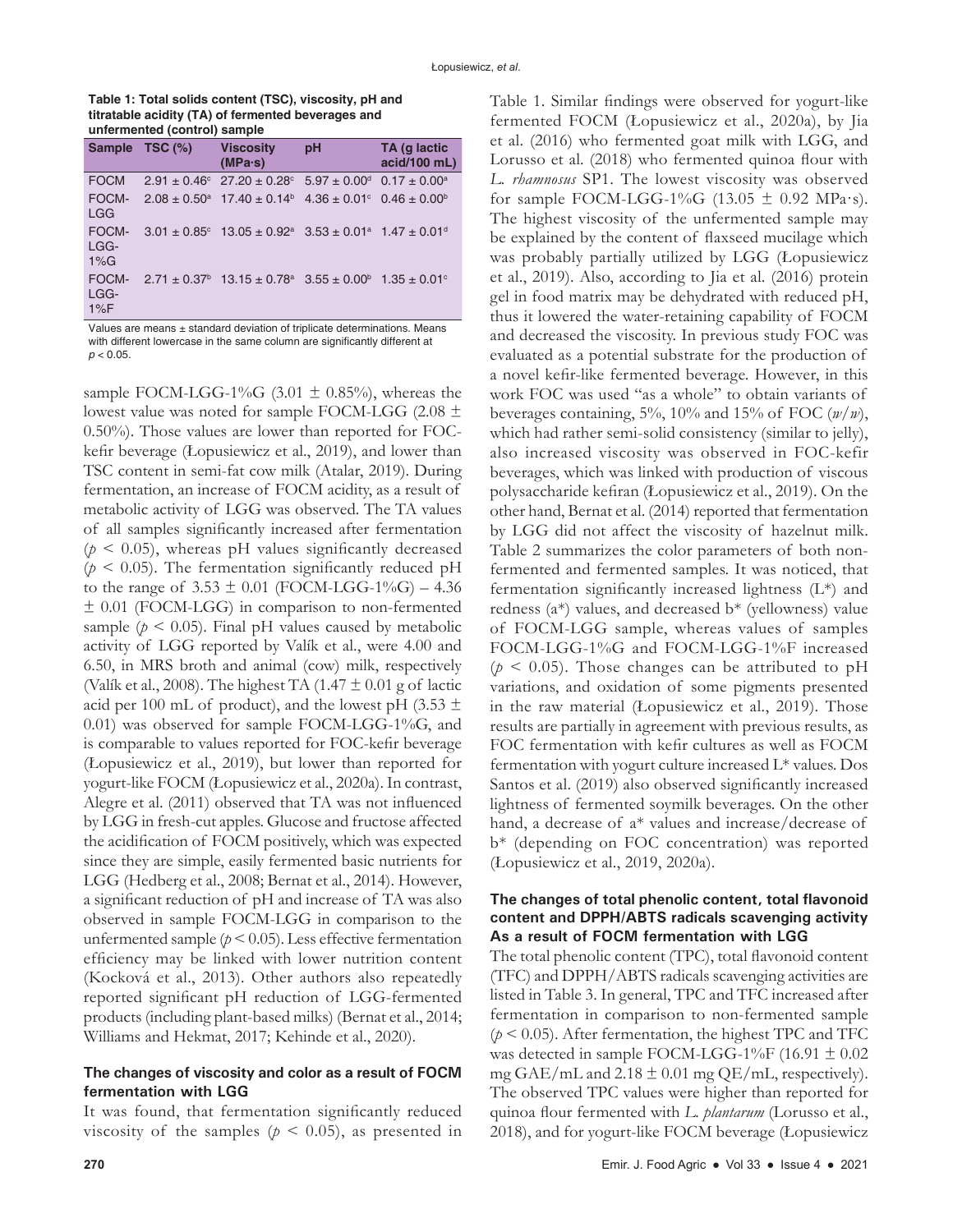et al., 2020a), but lower than in kefir-like beverage produced from FOC (Łopusiewicz et al., 2019). Also, the TFC content was lower than reported for FOC-kefir (Łopusiewicz et al., 2019), but higher than reported for yogurt-like FOCM (Łopusiewicz et al., 2020a). However, the increase of TPC and TFC as a result of plant-based beverages fermentation have been previously reported (Lorusso et al., 2018; Łopusiewicz et al., 2019, 2020a). In fact, it was reported that due to enzymatic activity of some LAB strains, polyphenolic compounds (that were bounded to proteins and cell wall carbohydrates of plant material can be delinked), which results in their improved bioavailability and bioactivity (Valero-Cases et al., 2020). The effect of fermentation on the TPC, TFC, and antioxidant activity of plant matrices has been reported (Lorusso et al., 2018; Łopusiewicz et al., 2019). Some phenolic compounds, showing antimicrobial activity can be also increased or produced *ex novo* by LAB. Some studies reported the production of phenyllactic acids by LAB, and the antimicrobial activity of these compounds has been widely documented on pathogenic microorganisms (Ricci et al., 2019). Antioxidant activity has been reported to be concomitant with production of polyphenolics and flavonoids (Łopusiewicz et al., 2019, 2020a). In fact, as can be seen in Table 3 the DPPH, ABTS scavenging activities of raw samples significantly increased as a result of fermentation  $(p < 0.05)$ . The highest DPPH radical inhibition was noticed from sample FOCM-LGG (94.50  $\pm$  0.86%), whereas the ABTS radical inhibition was found to be the highest in sample FOCM-LGG-1%F (99.31  $\pm$  0.01%). Those results are comparable with the results of other authors who reported high antioxidant activity of fermented plant beverages using various *Lactobacillus* strains (Mauro et al., 2016; Lorusso et al., 2018; Minervini et al., 2020). Previously, it was suggested that the increasing antioxidant activity during fermentation

**Table 2: Color values of fermented beverages and unfermented (control) sample**

| <b>Sample</b>   | Ľ                             | a゛                            | <sub>h</sub>                  |
|-----------------|-------------------------------|-------------------------------|-------------------------------|
| <b>FOCM</b>     | $56.76 \pm 0.07$ <sup>a</sup> | $-1.40 \pm 0.03$ <sup>d</sup> | $19.26 \pm 0.13^b$            |
| <b>FOCM-LGG</b> | $64.84 \pm 0.14^b$            | $-1.12 \pm 0.09^{\text{a}}$   | $18.34 \pm 0.03$ <sup>a</sup> |
| FOCM-LGG-1%G    | $66.30 \pm 0.29$ <sup>c</sup> | $-1.13 \pm 0.20^{\circ}$      | $21.62 \pm 0.26$ <sup>d</sup> |
| FOCM-LGG-1%F    | $66.63 \pm 0.13$ °            | $-1.23 + 0.07$ °              | $21.00 \pm 0.08$ °            |
|                 |                               |                               |                               |

Values are means ± standard deviation of triplicate determinations. Means with different lowercase in the same column are significantly different at  $p < 0.05$ .

using LAB cultures may be due to the mobilization and production of individual phenolic compounds (Valero-Cases et al., 2020). On the other hand, fermentation enhances the total antioxidant capacity, also because of the proteolytic activity of the microflora in the specified protein fractions (Łopusiewicz et al., 2020b). Thus, it is reasonably to suggest, that the antioxidant activity of developed beverages may be attributable, in part with production/mobilization of phenolic compounds as well as formation of bioactive peptides and amino acids with antioxidant capacity (Łopusiewicz et al., 2019; Łopusiewicz et al., 2020b).

# **The LGG viability during cold storage in conventional and artificially contaminated samples**

As regards the probiotic survivability, food matrix is considered as one of the major factors regulating colonization (Bernat et al., 2014; Łopusiewicz et al., 2019). It can play an important role in protecting microorganisms from the stomach environment. Food matrix might increase bacteria survival, primarily by functional ingredients, such as prebiotics, that could interact with them (Moreira et al., 2017; Łopusiewicz et al., 2019; Sireswar et al., 2019). Generally, plantbased products (including agricultural residues) are reported to be good matrices for developing non-dairy fermented foods (Dueñas and García-Estévez, 2020; Valero-Cases et al., 2020; Tsafrakidou et al., 2020). Our study confirmed that FOCM formulations are an appropriate matrix to develop functional non-dairy products - LGG survivability was meaningfully stable over storage period both in conventional (Table 4) as well as artificially contaminated samples (Table 5). As a result of fermentation LGG concentrations 7.34 ± 0.03 log CFU/mL (FOCM-LGG),  $7.16 \pm 0.00$  log CFU/ mL (FOCM-LGG-1%G) and  $7.00 \pm 0.03$  log CFU/mL (FOCM-LGG-1%F) were noticed. It was also observed that during storage time, the number of LGG in almost all samples increased  $(p < 0.05)$  (Table 4 and Table 5). It should be emphasized that LGG counts were maintained in the product at the recommended probiotic level  $>10^6$ CFU/mL, and are comparable with the results of other authors using plant products to produce fermented beverages (Mpofu et al., 2016; Szparaga et al., 2019). High survivability of LGG in acid conditions was expected due

**Table 3: Total Polyphenolics (TPC), Total Flavonoids (TFC) contents and DPPH/ABTS radicals scavenging activity of fermented beverages and unfermented (control) sample**

| <b>Sample</b> | TPC (mg GAE/mL)               | TFC (mg QE/mL)               | DPPH $(\%)$                 | ABTS $(\%)$                   |
|---------------|-------------------------------|------------------------------|-----------------------------|-------------------------------|
| <b>FOCM</b>   | $10.58 \pm 0.11^a$            | $1.67 \pm 0.02$ <sup>a</sup> | $74.92 \pm 0.49^{\text{a}}$ | $79.60 \pm 0.11$ <sup>a</sup> |
| FOCM-LGG      | $12.20 \pm 0.01^{\circ}$      | $1.92 \pm 0.04^{\circ}$      | $94.50 \pm 0.86^{\circ}$    | $88.28 \pm 0.23^b$            |
| FOCM-LGG-1%G  | $13.83 \pm 0.27$ °            | $2.07 \pm 0.01$ °            | $84.11 \pm 0.74^b$          | $99.28 \pm 0.05^{\circ}$      |
| FOCM-LGG-1%F  | $16.91 \pm 0.02$ <sup>d</sup> | $2.18 \pm 0.01$ <sup>d</sup> | $93.95 \pm 0.86^{\circ}$    | 99.31 $\pm$ 0.01°             |

Values are means ± standard deviation of triplicate determinations. Means with different lowercase in the same column are significantly different at *p* < 0.05.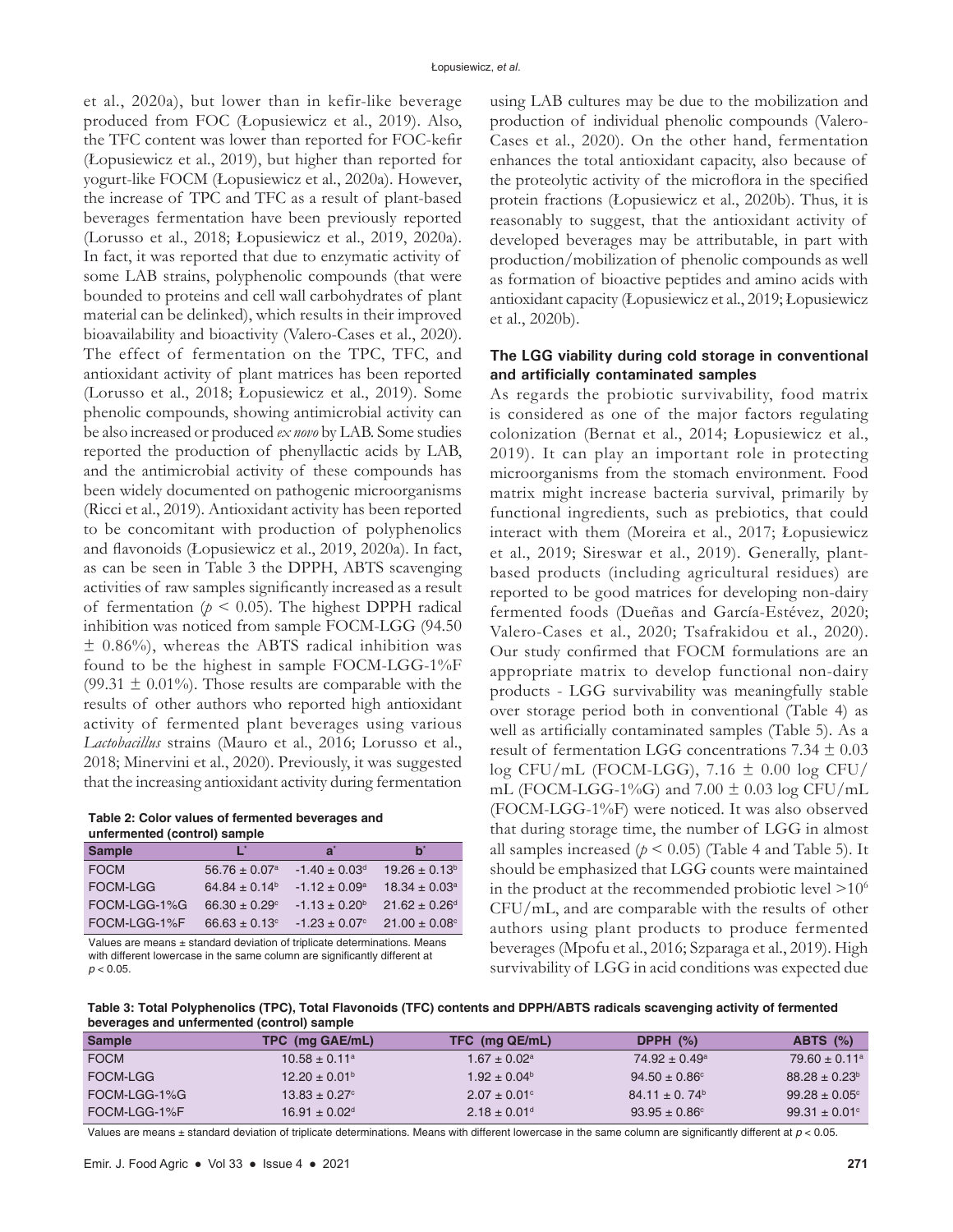| Table 4: LGG counts after fermentation and during storage  |
|------------------------------------------------------------|
| time in conventional (non-contaminated) samples. *0 - time |
| after fermentation; 5, 24, 48 – time during cold storage   |

| Time (hours)*   |                                |                                                                                                                               |                                                             |    |
|-----------------|--------------------------------|-------------------------------------------------------------------------------------------------------------------------------|-------------------------------------------------------------|----|
|                 | $0*$                           | 5                                                                                                                             | 24                                                          | 48 |
|                 | Sample LGG counts (log CFU/mL) |                                                                                                                               |                                                             |    |
| <b>LGG</b>      |                                | FOCM- 7.34 ± 0.03 <sup>Ac</sup> 7.63 ± 0.29 <sup>Bb</sup>                                                                     | $8.30 \pm 0.02$ <sup>Cb</sup> $8.69 \pm 0.01$ <sup>Db</sup> |    |
| LGG-<br>$1\%$ G |                                | FOCM- 7.16 ± 0.00 <sup>Ab</sup> 7.55 ± 0.01 <sup>Bab</sup> 8.45 ± 0.04 <sup>Ca</sup> 8.71 ± 0.01 <sup>Db</sup>                |                                                             |    |
| LGG-<br>$1\%F$  |                                | FOCM- 7.00 $\pm$ 0.03 <sup>Aa</sup> 7.43 $\pm$ 0.10 <sup>Ba</sup> 8.63 $\pm$ 0.01 <sup>Cc</sup> 8.08 $\pm$ 0.08 <sup>Da</sup> |                                                             |    |

Values are means ± standard deviation of triplicate determinations. Means with different lowercase in the same column are significantly different at  $p < 0.05$ .

**Table 5: LGG counts during storage time in artificially contaminated samples. \*EF – LGG co-incubated with**  *E. faecalis***; EC – LGG co-incubated with** *E. coli***, PA – LGG coincubated with** *P. aeruginosa,* **SE – LGG co-incubated with**  *S. enterica***, SA – LGG co-incubated with** *S. aureus*

| Time (hours)    |                               |                               |                               |  |
|-----------------|-------------------------------|-------------------------------|-------------------------------|--|
|                 | 5h                            | 24h                           | 48h                           |  |
| <b>Sample</b>   | LGG (+EF)* (log CFU/mL)       |                               |                               |  |
| <b>FOCM-LGG</b> | $6.65 \pm 0.08$ <sup>Aa</sup> | $7.93 \pm 0.03^{Ba}$          | $7.86 \pm 0.02^{Ba}$          |  |
| FOCM-LGG-1%G    | $7.65 \pm 0.01^{Ab}$          | $8.47 \pm 0.01^{Bb}$          | $8.37 \pm 0.02^{Bb}$          |  |
| FOCM-LGG-1%F    | $7.21 \pm 0.03^{Ab}$          | $8.43 \pm 0.01^{Bb}$          | $8.19 \pm 0.01$ <sup>Cb</sup> |  |
|                 | 5h                            | 24h                           | 48h                           |  |
| <b>Sample</b>   | LGG (+EC)* (log CFU/mL)       |                               |                               |  |
| <b>FOCM-LGG</b> | $7.87 \pm 0.31^{Ab}$          | $7.97 \pm 0.03^{Ba}$          | $8.03 \pm 0.05$ <sup>Ca</sup> |  |
| FOCM-LGG-1%G    | $6.43 \pm 0.06^{Aa}$          | $8.34 \pm 0.03^{Bb}$          | $8.69 \pm 0.05^{\text{Cb}}$   |  |
| FOCM-LGG-1%F    | $7.07 \pm 0.16$ <sup>Aa</sup> | $8.42 \pm 0.01^{Bb}$          | $8.90 \pm 0.02$ <sup>Cc</sup> |  |
|                 | 5h                            | 24h                           | 48h                           |  |
| <b>Sample</b>   | LGG (+PA)* (log CFU/mL)       |                               |                               |  |
| <b>FOCM-LGG</b> | $6.59 \pm 0.02$ <sup>Aa</sup> | $7.91 \pm 0.02$ <sup>Ba</sup> | $7.98 \pm 0.03^{Ba}$          |  |
| FOCM-LGG-1%G    | $7.65 \pm 0.12^{Ab}$          | $8.42 \pm 0.02$ <sup>Bc</sup> | $8.63 \pm 0.01$ <sup>Cb</sup> |  |
| FOCM-LGG-1%F    | $7.60 \pm 0.06^{Ab}$          | $8.25 \pm 0.05^{Bb}$          | $8.71 \pm 0.01$ <sup>Cb</sup> |  |
|                 | 5h                            | 24h                           | 48h                           |  |
| <b>Sample</b>   | LGG (+SE)* (log CFU/mL)       |                               |                               |  |
| <b>FOCM-LGG</b> | $6.51 \pm 0.04$ <sup>Aa</sup> | $6.96 \pm 0.02$ <sup>Bc</sup> | $8.18 \pm 0.05$ <sup>Ca</sup> |  |
| FOCM-LGG-1%G    | $7.34 \pm 0.12^{Ab}$          | $8.44 \pm 0.03^{Ba}$          | $8.50 \pm 0.01$ <sup>Cb</sup> |  |
| FOCM-LGG-1%F    | $7.71 \pm 0.23^{Ab}$          | $7.99 \pm 0.04^{Bb}$          | $8.68 \pm 0.05$ <sup>cc</sup> |  |
|                 | 5h                            | 24h                           | 48h                           |  |
| <b>Sample</b>   | LGG (+SA)* (log CFU/mL)       |                               |                               |  |
| <b>FOCM-LGG</b> | $7.55 \pm 0.05^{Aa}$          | $7.92 \pm 0.07$ <sup>Ba</sup> | $8.07 \pm 0.01$ <sup>Ca</sup> |  |
| FOCM-LGG-1%G    | $7.73 \pm 0.08$ <sup>Ab</sup> | $8.55 \pm 0.03^{Bb}$          | $8.54 \pm 0.04^{Bb}$          |  |
| FOCM-LGG-1%F    | $8.11 \pm 0.01$ <sup>Ac</sup> | $8.61 \pm 0.01^{Bb}$          | $8.63 \pm 0.06^{Bb}$          |  |

Values are means  $\pm$  standard deviation of triplicate determinations. Means with different lowercase in the same column are significantly different at *p* < 0.05. Means with different uppercase in the same raw are significantly different at  $p < 0.05$ .

to its relatively high resistance to stomach environment as well as low pH products (Hedberg et al., 2008; Tayo and Akpeji, 2016; Moreira et al., 2017; Westerik et al., 2018; Sireswar et al., 2019). Moreover, it is noteworthy that LGG was able to utilize FOCM in cell synthesis and acid production without external nutrients supplementation in

variant FOCM-LGG. The fact that LGG in the fermented FOCM remained highly concentrated might be due to the prebiotic effect of flaxseed fiber (HadiNezhad et al., 2013; Łopusiewicz et al., 2019). HadiNezhad et al. (2013) reported that flaxseed soluble dietary fiber acts as a good prebiotic, enhancing LAB growth in kefir model. Another important factor determining microorganisms viability and their metabolic activity was the product storage temperature (6°C). It is widely known that refrigerated conditions are one of the pivotal points maintaining LAB viability in fermented beverages, increasing their shelf-life (Łopusiewicz et al., 2019; Sireswar et al., 2019).

#### **Evaluation of LGG as a protective culture**

The survivability of pathogenic bacteria in fermented/ non-fermented FOCM samples are presented in Table 6, whereas changes of TA of the samples during refrigerated storage are listed in Table 7. In general, the viability of bacteria in non-fermented FOCM was stable, except *P. aeruginosa* which increased after 24 h and 48 h, and *S. aureus*, which counts decrease was noticed (*p* < 0.05). It was found that co-incubation of LGG in FOCM samples resulted in significant reduction of all pathogenic bacteria counts ( $p < 0.05$ ). This was probably due to lactic acid and other organic acids produced by LGG during the fermentation process. This observation is in line with results of Mpofu et al. (2016), who used LGG as protective culture in traditional African fermented beverage. LGG was reported to be an excellent starter for fermented and non-fermented dairy products manufacturing, which have many probiotic functions for adults and children (Kocková et al., 2013; Jia et al., 2016; Sun et al., 2019). It was also used not only as probiotic but also as protective culture in fermented and nonfermented, non-dairy products including ready-to-eat products such as plant milks (Bernat et al., 2014), meat products (Erkkilä et al., 2000), cereals, pseudocereals and legumes (Kocková et al., 2013; Williams and Hekmat, 2017), fresh-cut fruits, fruit juices and beverages (Alegre et al., 2011; Tayo and Akpeji, 2016; Moreira et al., 2017; Sireswar et al., 2017, 2019; Iglesias et al., 2018). The most efficient reduction of pathogenic counts was observed in samples supplemented with glucose and fructose. Complete reduction of *S. enterica* was observed after 5 h, *E. coli* after 24 h and *E. faecalis* after 48 h of co-incubation with LGG in samples FOCM-LGG-1%G and FOCM-LGG-1%F. Complete reduction of *P. aeruginosa* was noticed after 24 h of co-incubation with LGG in sample FOCM-LGG-1%F, whereas this effect was observed in sample FOCM-LGG-1%G after 48 h. Only in the case of *S. aureus* no complete reduction over storage time was noticed. Significant decrease of all pathogenic counts was also observed in samples FOCM-LGG, but no complete reduction was observed ( $p < 0.05$ ).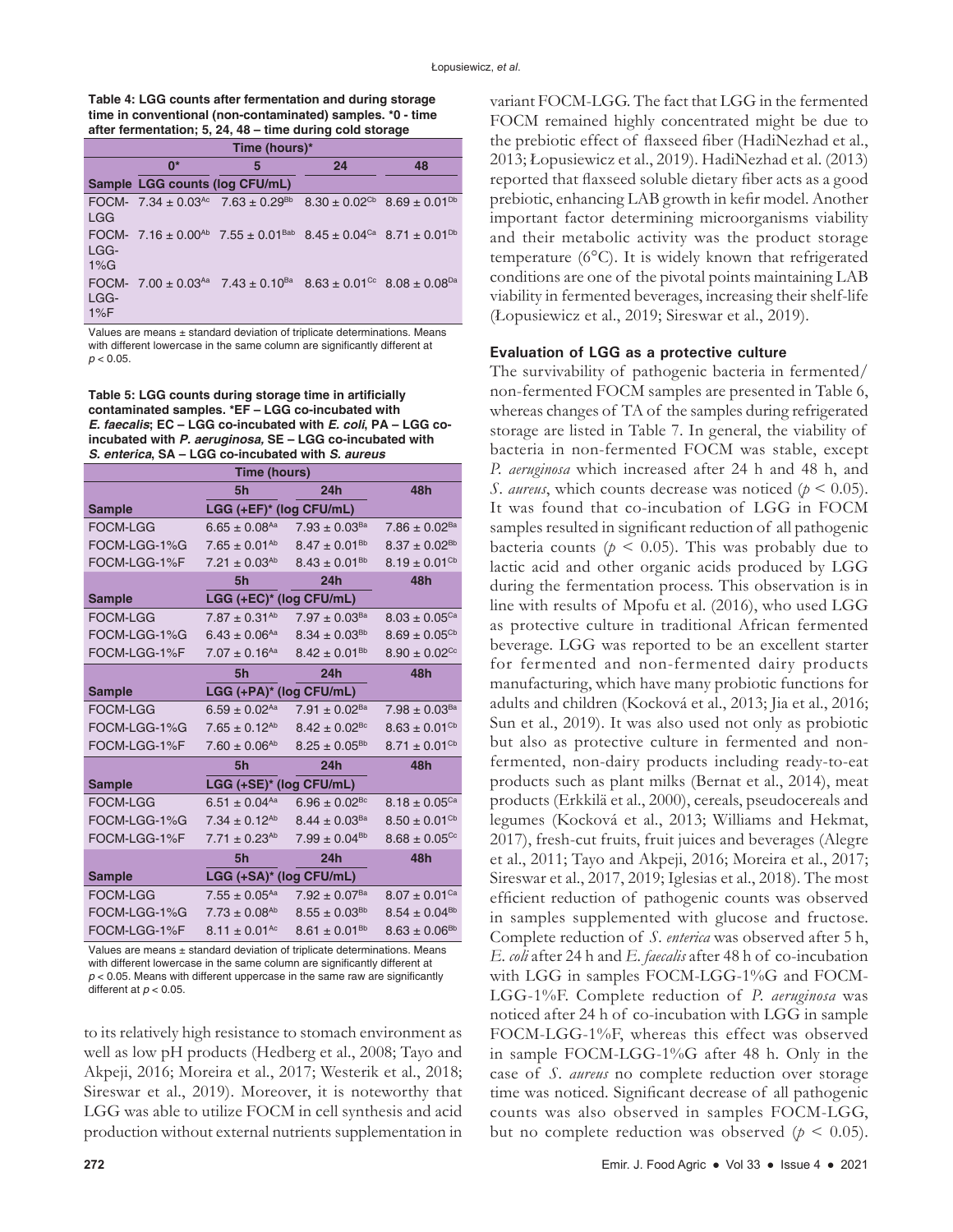| Table 6: Pathogenic bacteria counts during storage time in |  |
|------------------------------------------------------------|--|
| artificially contaminated samples                          |  |

| Time (hours)    |                               |                               |                               |  |
|-----------------|-------------------------------|-------------------------------|-------------------------------|--|
|                 | 5h                            | 24h                           | 48h                           |  |
| <b>Sample</b>   | E. faecalis (log CFU/mL)      |                               |                               |  |
| <b>FOCM</b>     | $7.65 \pm 0.03^{Aa}$          | $7.64 \pm 0.03$ <sup>Ac</sup> | $7.74 \pm 0.02$ <sup>Ac</sup> |  |
| <b>FOCM-LGG</b> | $6.53 \pm 0.06^{Ab}$          | $4.54 \pm 0.09^{Bb}$          | $3.23 \pm 0.64^{\text{Cb}}$   |  |
| FOCM-LGG-1%G    | $5.09 \pm 0.13$ <sup>Ac</sup> | $2.77 \pm 0.06^{Ba}$          | $0.00 \pm 0.00^{\text{Ca}}$   |  |
| FOCM-LGG-1%F    | $5.48 \pm 0.03$ <sup>Ac</sup> | $2.96 \pm 0.05^{Ba}$          | $0.00 \pm 0.00^{\text{Ca}}$   |  |
| <b>Sample</b>   | E.coli (log CFU/mL)           |                               |                               |  |
| <b>FOCM</b>     | $7.15 \pm 0.07^{Aa}$          | $7.41 \pm 0.01^{Bc}$          | $7.56 \pm 0.00$ <sup>cc</sup> |  |
| <b>FOCM-LGG</b> | $5.50 \pm 0.09^{Ab}$          | $4.78 \pm 0.03^{Bb}$          | $3.90 \pm 0.07^{\text{Cb}}$   |  |
| FOCM-LGG-1%G    | $4.65 \pm 0.12^{Ad}$          | $0.00 \pm 0.00^{Ba}$          | $0.00 \pm 0.00^{Ba}$          |  |
| FOCM-LGG-1%F    | $4.46 \pm 0.03$ <sup>Ac</sup> | $0.00 \pm 0.00^{Ba}$          | $0.00 \pm 0.00^{Ba}$          |  |
| <b>Sample</b>   |                               | P. aeruginosa (log CFU/mL)    |                               |  |
| <b>FOCM</b>     | $6.95 \pm 0.57^{Ab}$          | $6.79 \pm 0.07^{Ad}$          | $8.12 \pm 0.01$ <sup>cc</sup> |  |
| <b>FOCM-LGG</b> | $6.19 \pm 0.03^{Ab}$          | $4.79 \pm 0.01$ <sup>Bc</sup> | $2.32 \pm 0.07$ <sup>Cb</sup> |  |
| FOCM-LGG-1%G    | $4.26 \pm 0.00^{Aa}$          | $3.89 \pm 0.21^{Ab}$          | $0.00\pm0.00$ $^{\rm Ca}$     |  |
| FOCM-LGG-1%F    | $4.37 \pm 0.15$ <sup>Aa</sup> | $0.00 \pm 0.00^{Ba}$          | $0.00 \pm 0.00^{Ba}$          |  |
| <b>Sample</b>   | S. enterica (log CFU/mL)      |                               |                               |  |
| <b>FOCM</b>     | $7.67 \pm 0.23$ <sup>Ac</sup> | $6.63 \pm 0.21$ <sup>Bc</sup> | $7.07 \pm 0.10$ <sup>Cc</sup> |  |
| FOCM-LGG        | $7.05 \pm 0.01^{Ab}$          | $2.82 \pm 0.01^{Bb}$          | $2.22 \pm 0.06^{Bb}$          |  |
| FOCM-LGG-1%G    | $0.00 \pm 0.00^{Aa}$          | $0.00 \pm 0.00^{Aa}$          | $0.00 \pm 0.00$ Aa            |  |
| FOCM-LGG-1%F    | $0.00 \pm 0.00^{Aa}$          | $0.00 \pm 0.00^{Aa}$          | $0.00 \pm 0.00^{Aa}$          |  |
| <b>Sample</b>   | S.aureus (log CFU/mL)         |                               |                               |  |
| <b>FOCM</b>     | $6.02 \pm 0.03^{Ab}$          | $5.90 \pm 0.03$ <sup>Bc</sup> | $5.29 \pm 0.03$ <sup>Ca</sup> |  |
| <b>FOCM-LGG</b> | $5.94 \pm 0.10^{Ab}$          | $5.60 \pm 0.13^{Ab}$          | $3.98 \pm 0.08$ <sup>Bc</sup> |  |
| FOCM-LGG-1%G    | $5.64 \pm 0.15^{Aa}$          | $4.57 \pm 0.09^{Ba}$          | $3.61 \pm 0.12$ <sup>Cb</sup> |  |
| FOCM-LGG-1%F    | $5.49 \pm 0.04^{Aa}$          | $4.51 \pm 0.07$ <sup>Ba</sup> | $3.65 \pm 0.17$ <sup>Cb</sup> |  |

Values are means ± standard deviation of triplicate determinations. Means with different lowercase in the same column are significantly different at *p* < 0.05. Means with different uppercase in the same raw are significantly different at  $p < 0.05$ .

This is probably linked with not sufficient acidity of samples without sugars supplementation. In fact, as listed in Table 7, TA of samples FOCM-LGG-1%G and FOCM-LGG-1%F was significantly higher than in samples FOCM-LGG over storage period ( $p < 0.05$ ), which contributed most to the effectiveness of pathogen reduction. As listed in Table 7, the fluctuations of pH and TA values of all samples were observed over the storage period ( $p \leq 0.05$ ). These changes were expected due to high viability of microorganisms over storage time. The acidity of fermented products is commonly maintained or increased during storage, a fact that is attributed to the persistent metabolic activity of LAB (Lorusso et al., 2018; Łopusiewicz et al., 2019, 2020a; Szparaga et al., 2019). The reduction of pH is attributed to production of organic acids, which during fermentation is of great importance due to inhibitory effects against spoilage and pathogenic microorganisms (De Keersmaecker et al., 2006; Yan and Polk, 2012; Abdel-Daim et al., 2013). The multifactorial antimicrobial activity of LGG was reported and is primarily linked with production of organic acids (mainly lactic acid) as well as other low molecular weight

| Table 7: Titratable acidity (TA) during storage time in |  |
|---------------------------------------------------------|--|
| artificially contaminated samples                       |  |

|                 | Time (hours)                  |                                           |                               |
|-----------------|-------------------------------|-------------------------------------------|-------------------------------|
|                 | 5h                            | 24h                                       | 48h                           |
| <b>Sample</b>   |                               | TA - E. faecalis (g lactic acid/100 mL)   |                               |
| <b>FOCM</b>     | $0.13 \pm 0.00^{Aa}$          | $0.16 \pm 0.00^{Ba}$                      | $0.17 \pm 0.00$ <sup>Ca</sup> |
| <b>FOCM-LGG</b> | $0.45 \pm 0.00^{Ab}$          | $0.48 \pm 0.02^{Bb}$                      | $0.43 \pm 0.00^{\text{Cb}}$   |
| FOCM-LGG-1%G    | $1.29 \pm 0.01^{Ad}$          | $1.13 \pm 0.01^{Bc}$                      | $1.17 \pm 0.01$ <sup>Cc</sup> |
| FOCM-LGG-1%F    | $1.25 \pm 0.01^{Ab}$          | $1.22 \pm 0.01^{Bd}$                      | $1.25 \pm 0.01^{Ad}$          |
| <b>Sample</b>   |                               | $TA - E$ . coli (g lactic acid/100 mL)    |                               |
| <b>FOCM</b>     | $0.14 \pm 0.01^{Aa}$          | $0.15 \pm 0.01^{Aa}$                      | $0.17 \pm 0.01^{Ac}$          |
| <b>FOCM-LGG</b> | $0.35 \pm 0.00^{Ab}$          | $0.43 \pm 0.00^{Bb}$                      | $0.48 \pm 0.02$ <sup>Cb</sup> |
| FOCM-LGG-1%G    | $1.26 \pm 0.01$ <sup>Ac</sup> | $1.19 \pm 0.01$ <sup>Bc</sup>             | $1.28 \pm 0.01$ <sup>Aa</sup> |
| FOCM-LGG-1%F    | $1.35 \pm 0.01^{Ad}$          | $1.23 \pm 0.01^{Bd}$                      | $1.33 \pm 0.01$ <sup>Ca</sup> |
| <b>Sample</b>   |                               | TA - P. aeruginosa (g lactic acid/100 mL) |                               |
| <b>FOCM</b>     | $0.13 \pm 0.00^{Aa}$          | $0.13 \pm 0.00^{Aa}$                      | $0.17 \pm 0.00$ <sup>Ba</sup> |
| <b>FOCM-LGG</b> | $0.34 \pm 0.00^{Ab}$          | $0.43 \pm 0.00^{Bb}$                      | $0.45 \pm 0.05^{\text{Cb}}$   |
| FOCM-LGG-1%G    | $1.15 \pm 0.01^{Ad}$          | $1.19 \pm 0.01$ <sup>Bc</sup>             | $1.29 \pm 0.01$ <sup>Cc</sup> |
| FOCM-LGG-1%F    | $1.19 \pm 0.01$ <sup>Ac</sup> | $1.26 \pm 0.01^{Bd}$                      | $1.29 \pm 0.01$ <sup>Cc</sup> |
| <b>Sample</b>   |                               | TA - S. enteridis (g lactic acid/100 mL)  |                               |
| <b>FOCM</b>     | $0.13 \pm 0.01^{Aa}$          | $0.12 \pm 0.00^{Aa}$                      | $0.18 \pm 0.03^{Ba}$          |
| <b>FOCM-LGG</b> | $0.39 \pm 0.01^{Ab}$          | $0.43 \pm 0.00^{Bb}$                      | $0.46 \pm 0.00^{\text{Cb}}$   |
| FOCM-LGG-1%G    | $1.15 \pm 0.01$ <sup>Ac</sup> | $1.13 \pm 0.01$ <sup>Ac</sup>             | $1.24 \pm 0.01^{Bc}$          |
| FOCM-LGG-1%F    | $1.23 \pm 0.01^{Ad}$          | $1.23 \pm 0.01^{Ad}$                      | $1.28 \pm 0.01^{Bd}$          |
| <b>Sample</b>   |                               | TA - S. aureus (g lactic acid/100 mL)     |                               |
| <b>FOCM</b>     | $0.12 \pm 0.00^{Aa}$          | $0.14 \pm 0.00^{Ba}$                      | $0.17 \pm 0.00$ <sup>Ca</sup> |
| <b>FOCM-LGG</b> | $0.47 \pm 0.00^{Ab}$          | $0.43 \pm 0.00^{Bb}$                      | $0.44 \pm 0.01^{Bb}$          |
| FOCM-LGG-1%G    | $1.39 \pm 0.01^{Ad}$          | $1.18 \pm 0.01^{Bc}$                      | $1.10 \pm 0.01$ <sup>Cc</sup> |
| FOCM-LGG-1%F    | $0.99 \pm 0.01^{Ac}$          | $1.25 \pm 0.01^{Bd}$                      | $1.29 \pm 0.01$ <sup>Cd</sup> |

Values are means ± standard deviation of triplicate determinations. Means with different lowercase in the same column are significantly different at  $p$  < 0.05. Means with different uppercase in the same raw are significantly different at  $p < 0.05$ .

compounds such as peptides, nitric oxide, and hydrogen peroxide, supporting the activity of lactic acid (Meurman et al., 1995; Servin, 2004; Fayol-Messaoudi et al., 2005). The mechanism of antimicrobial activity of organic acids in their undissociated forms is based on entering the pathogenic bacterial cells and dissociate inside cytoplasm, eventually decreasing of intracellular pH and the accumulation of the ionized organic acids leading to pathogen death (Erkkilä et al., 2000; De Keersmaecker et al., 2006; Zhang et al., 2011). This effect is observed mainly in Gram-negative pathogens (due to different cell wall composition) (Fayol-Messaoudi et al., 2005), which may explain less reduction efficiency of Gram-positive *E. faecalis* and *S. aureus*. However, Tayo and Akpeji (2016) observed no inhibitory activity against *S. aureus* in LGGprobioticated pineapple juice. Particularly, different levels of LGG antagonistic activity against *E. coli* (Servin, 2004; Mpofu et al., 2016), *Salmonella* spp. (De Keersmaecker et al., 2006; Makras et al., 2006; Iglesias et al., 2018), *Enterococcus* spp. (Sun et al., 2010), *Pseudomonas* spp. (Johnson-Henry et al., 2008) and other important pathogens (such as *Clostridium* spp., *Listeria monocytogenes*, *Campylobacter jejuni*,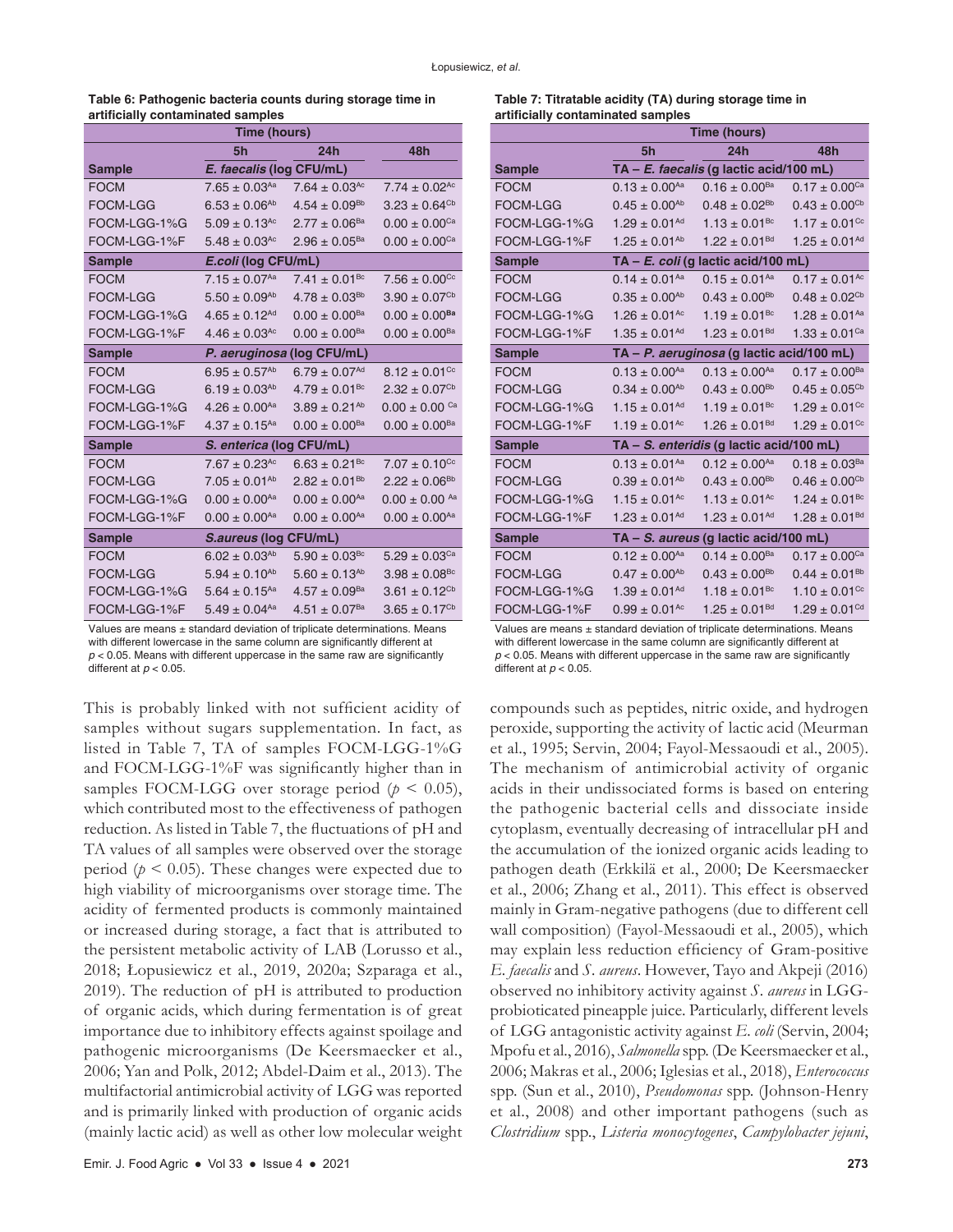*Bacillus cereus*, *Streptococcus pneumoniae* and *Haemophilus influenzae*) was reported (Balejko et al., 2009; Alegre et al., 2011; Mpofu et al., 2016; Iglesias et al., 2018).

# **CONCLUSIONS**

Taking into account the increasing complexity of the needs of different typologies of consumers, including vegan/vegetarian and subjects with intolerance/allergy to dairy products, an approach in this work was applied to obtain probiotic drink from flaxseed oil cake milk, using *Lactobacillus rhamnosus* GG, acting as protective agent against pathogenic bacteria. As it was demonstrated, the flaxseed milk formulations are an appropriate matrix to develop functional non-dairy products with high content of bioactive compounds. We observed that LGG viability was relatively high during the storage period, which was able to effectively reduce pathogenic microflora (linked to the pH-lowering effect), add value to the beverages and they can be characterized as functional foods. There is a potential for these products to be used where nondairy alternatives are desired. However, to corroborate the health benefits of fermented non-dairy drink consumption, further *in vivo* research, including human clinical studies addressing matrix combinations and doses in different populations, is needed. As it was demonstrated, valorization of underestimated food industry by-products represents an attractive path towards obtaining novel functional foods and achieving "zero waste" goals.

# **COMPLIANCE WITH ETHICAL STANDARDS**

### **Conflict of interest**

The authors declare that there are no conflicts of interest.

# **ACKNOWLEDGMENTS**

The authors are grateful to the National Centre for Research and Development (NCBR) for financial support (grant number LIDER 41/0141/L-11/19/NCBR/2020).

# **AUTHORS' CONTRIBUTIONS**

Łukasz Łopusiewicz: conceptualization, formal analysis, investigation, methodology, supervision, visualization, writing original draft

Emilia Drozłowska: formal analysis, methodology, visualization

- Paulina Trocer: methodology
- Mateusz Kostek: methodology
- Paweł Kwiatkowski: methodology
- Artur Bartkowiak: methodology

# **REFERENCES**

- Abdel-Daim, A., N. Hassouna, M. Hafez, M. S. A. Ashor and M. M. Aboulwafa. 2013. Antagonistic activity of *Lactobacillus* isolates against *Salmonella typhi in vitro*. Biomed Res. Int. 2013: 680605.
- Alegre, I., I. Viñas, J. Usall, M. Anguera and M. Abadias. 2011. Microbiological and physicochemical quality of fresh-cut apple enriched with the probiotic strain *Lactobacillus rhamnosus* GG. Food Microbiol. 28: 59-66.
- Atalar, I. 2019. Functional kefir production from high pressure homogenized hazelnut milk. LWT. 107: 256-263.
- Balejko, E., E. Kucharska and A. Bartkowiak. 2009. Influence of *Lactobacillus rhamnosus* GG metabolites on immunological processes *in vitro*. Cent. Eur. J. Immunol. 34: 147-153.
- Bartkiene, E., V. Lele, M. Ruzauskas, K. J. Domig, V. Starkute, P. Zavistanaviciute, V. Bartkevics, I. Pugajeva, D. Klupsaite, G. Juodeikiene, R. Mickiene and J. M. Rocha. 2020. Lactic acid bacteria isolation from spontaneous sourdough and their characterization including antimicrobial and antifungal properties evaluation. Microorganisms. 8: 64.
- Bernat, N., M. Cháfer, A. Chiralt and C. González-Martínez. 2014. Hazelnut milk fermentation using probiotic *Lactobacillus rhamnosus* GG and inulin. Int. J. Food Sci. 49: 2553-2562.
- Castellano, P., M. Pérez Ibarreche, M. Blanco Massani, C. Fontana and G. Vignolo. 2017. Strategies for pathogen biocontrol using lactic acid bacteria and their metabolites: A focus on meat ecosystems and industrial environments. Microorganisms. 5: 38.
- De Keersmaecker, S. C. J., T. L. A. Verhoeven, J. Desair, K. Marchal, J. Vanderleyden and I. Nagy. 2006. Strong antimicrobial activity of *Lactobacillus rhamnosus* GG against *Salmonella typhimurium* is due to accumulation of lactic acid. FEMS Microbiol. Lett. 259: 89-96.
- Dueñas, M. and I. García-Estévez. 2020. Agricultural and food waste: Analysis, characterization and extraction of bioactive compounds and their possible utilization. Foods. 9: 817.
- Erkkilä, S., M. Venlinen, S. Hielm, E. Petj, E. Puolanne and T. Mattila-Sandholm. 2000. Survival of *Escherichia coli* 0157: H7 in dry sausage fermented by probiotic lactic acid bacteria. J. Sci. Food Agric. 80: 2101-2104.
- FAO/WHO. 2006. Working group report on drafting guidelines for the evaluation of probiotics in food, London, Ontario, Canada, 30 April-1 May 2002. In: Probiotics in Food. Health and Nutritional Properties and Guidelines for Evaluation. World Health Organization, Food and Agriculture Organization of the United Nations, Rome, pp. 46.
- Fayol-Messaoudi, D., N. C. Berger, M. H. Coconnier-Polter, V. Liévin-Le Moal and A. L. Servin. 2005. pH-, Lactic acid-, and non-lactic acid-dependent activities of probiotic lactobacilli against. Appl. Environ. Microbiol. 71: 6008-6013.
- Hadinezhad, M., C. Duc, N. F. Han and F. Hosseinian. 2013. Flaxseed soluble dietary fibre enhances lactic acid bacterial survival and growth in kefir and possesses high antioxidant capacity. J. Food Res. 2: 152-163.
- Hedberg, M., P. Hasslöf, I. Sjöström, S. Twetman and C. Stecksén-Blicks. 2008. Sugar fermentation in probiotic bacteria-an *in vitro* study. Oral Microbiol. Immunol. 23: 482-485.
- Horwitz, W. 2000. Official Methods of Analysis of AOAC International. 17<sup>th</sup> ed. AOAC International, Gaithersburg, MD.
- Iglesias, M. B., G. Echeverría, I. Viñas, M. L. López and M. Abadias. 2018. Biopreservation of fresh-cut pear using *Lactobacillus rhamnosus* GG and effect on quality and volatile compounds.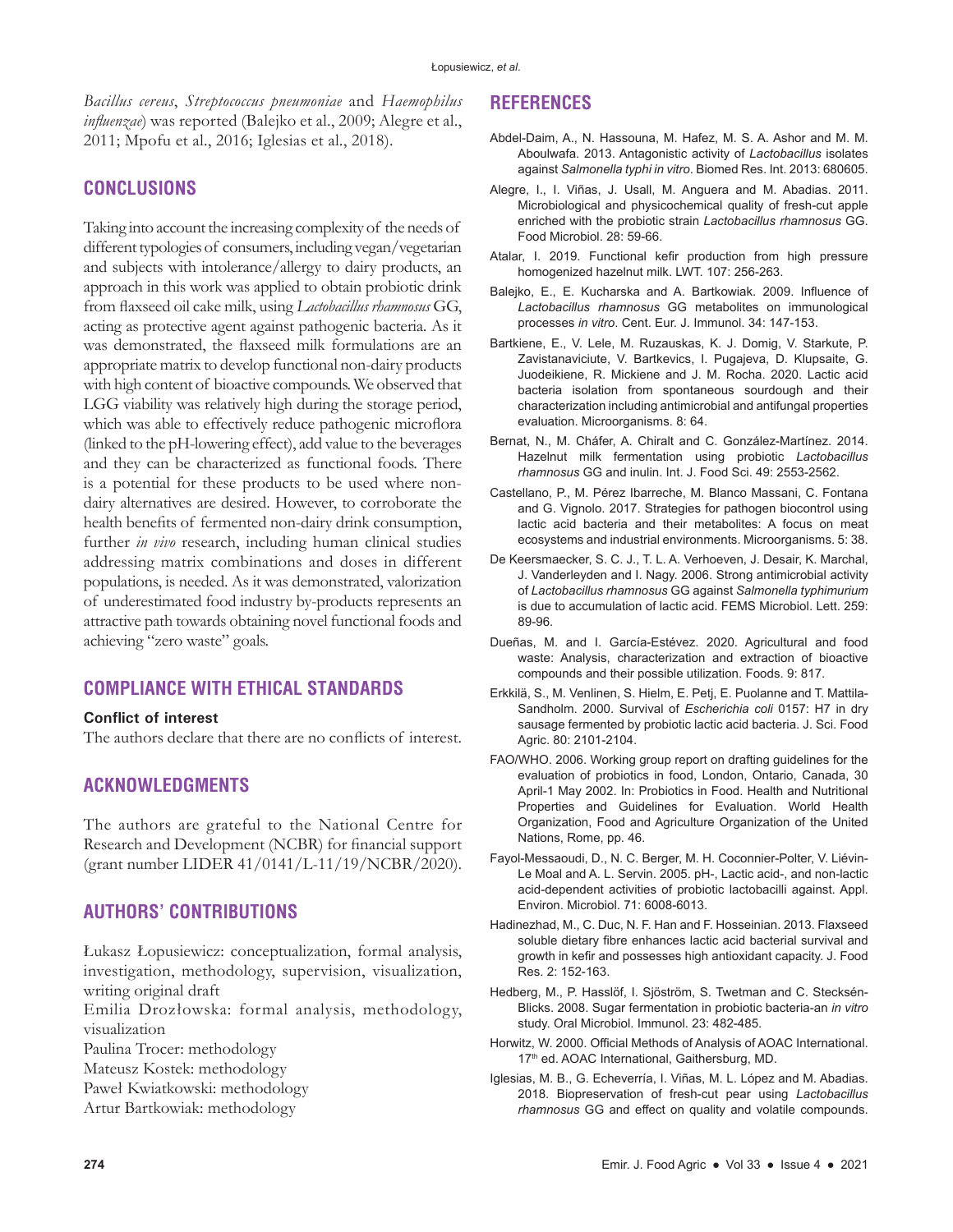LWT. 87: 581-588.

- Jia, R., H. Chen, H. Chen and W. Ding. 2016. Effects of fermentation with *Lactobacillus rhamnosus* GG on product quality and fatty acids of goat milk yogurt. J. Dairy Sci. 99: 221-227.
- Johnson-Henry, K. C., K. A. Donato, G. Shen-Tu, M. Gordanpour and P. M. Sherman. 2008. *Lactobacillus rhamnosus* strain GG prevents enterohemorrhagic *Escherichia coli* O157: H7 induced changes in epithelial barrier function. Infect. Immun. 76: 1340-1348.
- Kandylis, P., K. Pissaridi, A. Bekatorou, M. Kanellaki and A. A. Koutinas. 2016. Dairy and non-dairy probiotic beverages. Curr. Opin. Food Sci. 7: 58-63.
- Kehinde, B. A., A. Panghal, M. K. Garg, P. Sharma and N. Chhikara. 2020. Chapter four-vegetable milk as probiotic and prebiotic foods. Adv. Food Nutr. Res. 94: 115-160.
- Kocková, M., M. Dilongová, E. Hybenová and L. Valík. 2013. Evaluation of cereals and pseudocereals suitability for the development of new probiotic foods. J. Chem. 2013: 414303.
- Kwiatkowski, P., Ł. Łopusiewicz, M. Kostek, E. Drozłowska, A. Pruss, B. Wojciuk, M. Sienkiewicz, H. Zielińska-Bliźniewska and B. Dołęgowska. 2019. The antibacterial activity of lavender essential oil alone and in combination with octenidine dihydrochloride against MRSA Strains. Molecules. 25: 95.
- Łopusiewicz, Ł., E. Drozłowska, P. Siedlecka, M. Mężyńska, A. Bartkowiak, M. Sienkiewicz, H. Zielińska-Bliźniewska and P. Kwiatkowski. 2019. Development, characterization, and bioactivity of non-dairy kefir-like fermented beverage based on flaxseed oil cake. Foods. 8: 544.
- Łopusiewicz, Ł., E. Drozłowska, P. Siedlecka, M. Mężyńska and A. Bartkowiak. 2020a. Preparation and characterization of novel flaxseed oil cake yogurt-like plant milk fortified with inulin. J. Food Nutr. Res. 59: 61-70.
- Łopusiewicz, Ł., E. Drozłowska, A. Tarnowiecka-Kuca, A. Bartkowiak, K. Mazurkiewicz-Zapałowicz and P. Salachna. 2020b. Biotransformation of flaxseed oil cake into bioactive camembertanalogue using lactic acid bacteria, *Penicillium camemberti* and *Geotrichum candidum*. Microorganisms. 8: 1266.
- Lorusso, A., R. Coda, M. Montemurro and C. G. Rizzello. 2018. Use of selected lactic acid bacteria and quinoa flour for manufacturing novel yogurt-like beverages. Foods. 7: 51.
- Makras, L., V. Triantafyllou, D. Fayol-Messaoudi, T. Adriany, G. Zoumpopoulou, E. Tsakalidou, A. Servin and L. de Vuyst. 2006. Kinetic analysis of the antibacterial activity of probiotic lactobacilli towards *Salmonella enterica* serovar typhimurium reveals a role for lactic acid and other inhibitory compounds. Res. Microbiol. 157: 241-247.
- Mauro, C. S. I., K. Guergoletto and S. Garcia. 2016. Development of blueberry and carrot juice blend fermented by *Lactobacillus reuteri* LR92. Beverages. 2: 37.
- Meurman, J. H., H. Antila, A. Korhonen and S. Salminen. 1995. Effect of *Lactobacillus rhamnosus* strain GG (ATCC 53103) on the growth of *Streptococcus sobrinus in vitro*. Eur. J. Oral Sci. 103: 253-258.
- Minervini, F., J. Missaoui, G. Celano, M. Calasso, L. Achour, D. Saidane, M. Gobbetti, and M. de Angelis. 2020. Use of autochthonous lactobacilli to increase the safety of zgougou. Microorganisms. 8: 29.
- Moreira, R. M., M. L. Martins, B. R. C. Leite, E. M. F. Martins, A. M. Ramos, M. Cristianini, A. N. R. Campos, P. C. Stringheta, V. R. O. Silva, J. W. Canuto, D. C. Oliveira and D. C. S. Pereira. 2017. Development of a juçara and Ubá mango juice mixture with added *Lactobacillus rhamnosus* GG processed by high pressure. LWT. 77: 259-268.
- Mpofu, A., A. R. Linnemann, M. J. R. Nout, M. H. Zwietering, E. J. Smid and H. M. W. den Besten. 2016. Inactivation of bacterial pathogens in yoba mutandabota, a dairy product fermented with the probiotic *Lactobacillus rhamnosus* yoba. Int. J. Food Microbiol. 217: 42-48.
- Nazhand, A., E. B. Souto, M. Lucarini, S. B. Souto, A. Durazzo and A. Santini. 2020. Ready to use therapeutical beverages: Focus on functional beverages containing probiotics, prebiotics and synbiotics. Beverages. 6: 26.
- Ranadheera, C., J. Vidanarachchi, R. Rocha, A. Cruz and S. Ajlouni. 2017. Probiotic Delivery through fermentation: Dairy vs. nondairy beverages. Fermentation. 3: 67.
- Ricci, A., V. Bernini, A. Maoloni, M. Cirlini, G. Galaverna, E. Neviani and C. Lazzi. 2019. Vegetable by-product lacto-fermentation as a new source of antimicrobial compounds. Microorganisms. 7: 607.
- dos Santos, D. C., J. G. de Oliveira Filho, A. C. A. Santana, B. S. M. de Freitas, F. G. Silva, K. P. Takeuchi and M. B. Egea. 2019. Optimization of soymilk fermentation with kefir and the addition of inulin: Physicochemical, sensory and technological characteristics. LWT. 104: 30-37.
- Servin, A. L. 2004. Antagonistic activities of lactobacilli and bifidobacteria against microbial pathogens. FEMS Microbiol. Rev. 28: 405-440.
- Sireswar, S., G. Dey, K. Dey and K. Kundu. 2017. Evaluation of probiotic *L. rhamnosus* GG as a protective culture in sea buckthorn-based beverage. Beverages. 3: 48.
- Sireswar, S., I. Ghosh, K. Dey, L. Behera, M. Reza, S. S. Das and G. Dey. 2019. Evaluation of probiotic-beverage matrix interaction for efficient control of *Enterobacter aerogenes* and *Staphylococcus aureus*. J. Food Prot. 82: 669-676.
- Sun, J., X. L. Hu, G. W. Le and Y. H. Shi. 2010. Lactobacilli prevent hydroxy radical production and inhibit *Escherichia coli* and *Enterococcus* growth in system mimicking colon fermentation. Lett. Appl. Microbiol. 50: 264-269.
- Sun, J., H. Chen, Y. Qiao, G. Liu, C. Leng, Y. Zhang, L. Xuepeng and Z. Feng. 2019. The nutrient requirements of *Lactobacillus rhamnosus* GG and their application to fermented milk. J. Dairy Sci. 102: 5971-5978.
- Szparaga, A., S. Tabor, S. Kocira, E. Czerwińska, M. Kuboń, B. Płóciennik and P. Findura. 2019. Survivability of probiotic bacteria in model systems of non-fermented and fermented coconut and hemp milks. Sustainability. 11: 1-19.
- Tayo, B. A. and S. Akpeji. 2016. Probiotic viability, physicochemical and sensory properties of probiotic pineapple juice. Fermentation. 2: 20.
- Tong, T., Y. J. Liu, J. Kang, C. M. Zhang and S. G. Kang. 2019. Antioxidant activity and main chemical components of a novel fermented tea. Molecules. 24: 2917.
- Tsafrakidou, P., A. M. Michaelidou and C. G. Biliaderis. 2020. Fermented cereal-based products: Nutritional aspects, possible impact on gut microbiota and health implications. Foods. 9: 734.
- Valík, L., A. Medved'ová and D. Liptáková. 2008. Characterization of the growth of *Lactobacillus rhamnosus* GG in milk at suboptimal temperatures. J. Food Nutr. Res. 47: 60-67.
- Valero-Cases, E., D. Cerdá-Bernad, J. J. Pastor and M. J. Frutos. 2020. Non-dairy fermented beverages as potential carriers to ensure probiotics, prebiotics, and bioactive compounds arrival to the gut and their health benefits. Nutrients. 12: 1666.
- Vesterlund, S., K. Salminen and S. Salminen. 2012. Water activity in dry foods containing live probiotic bacteria should be carefully